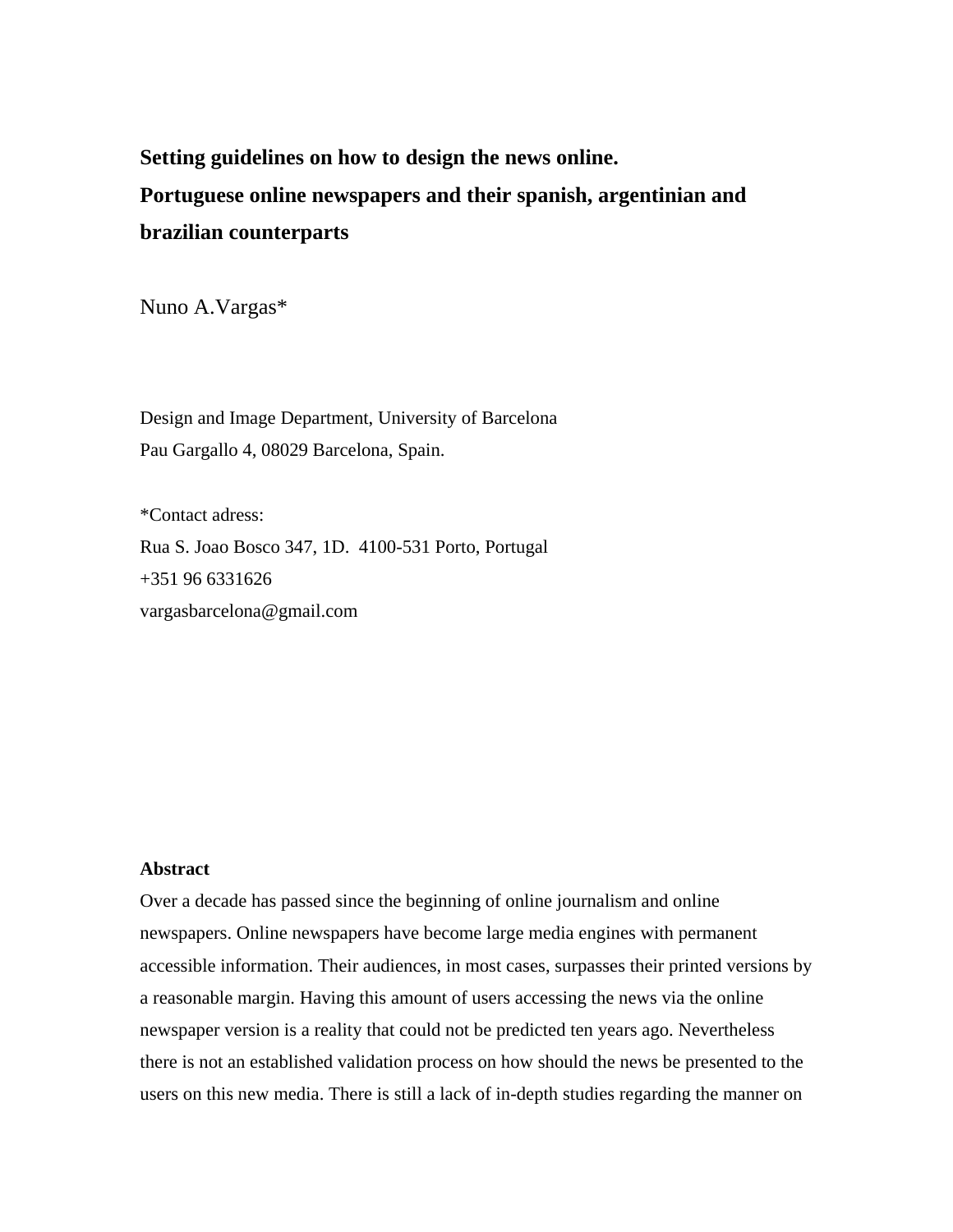which the various levels of information are presented to the users. As far as newspapers are concerned this knowledge gap could be linked to the rapid evolution of the media and the technologic changes that have occurred during this period. Thus, it becomes extremely difficult for the people involved, namely journalists, developers and designers, to establish which decisions would be considered appropriate when displaying the news online.

## **Introduction**

There is a large number of factors that must be taken into consideration when setting the design framework for an online newspaper. One example deals with the range of the new media.Whether the Internet will support general-interest journalism at a level comparable to newspapers or should the new media be more specific and engage on a multi-level platform that reaches the gigantic amount of users with whom they communicate? Moreover we also have to consider the user's new interaction process. Nowadays regular users rapidly master ways of scanning information on those papers that didn't existed before, creating, evolved versions of interacting and new processes of information transmission, using the vast amount of technological possibilities made available.

The study was focused on identifying, after an evolutive analysis of the information architecture and design standards on online newspapers, a set of trends, concepts, technological changes, usability issues, users tendencies and responses, and how have they evolved during the last decade. During the last 14 years a series of evolutions took place. It is possible to name different stages of the design process towards online newspapers. Several authors (Salaverría, Sancho 2007; Gago 2006; Salaverría 2005) have proven that the online newspaper as a genre has suffered a relevant number of changes until achieving its present form. A large number of those changes were technologically driven, some came from following the printed paper metaphor and some from learning about their user habits. The medium has set news codes and still they cannot be considered steady in present time. Constantly the user is determining which codes are more efficient in any given platform or browser. In Addition, it is an ever working task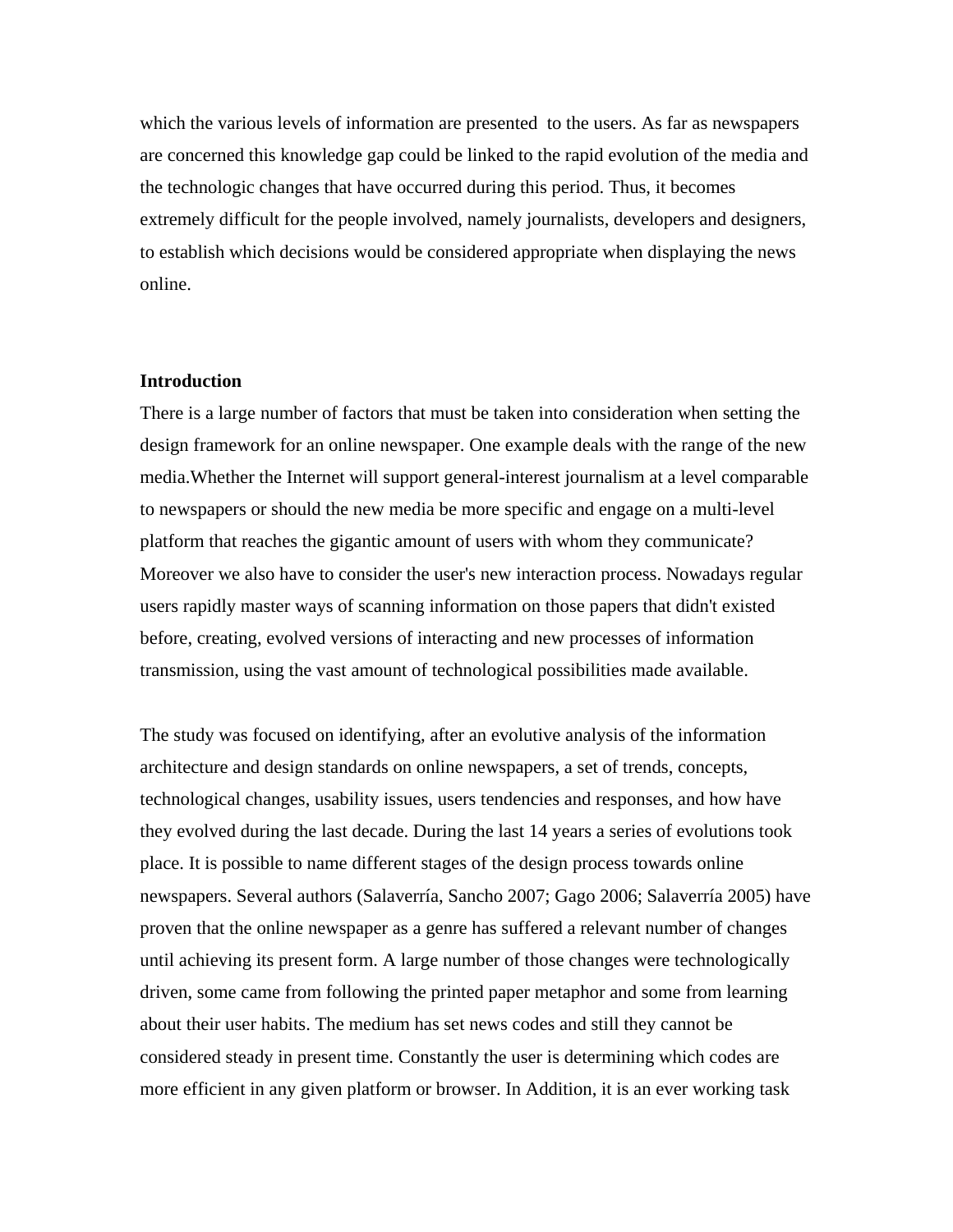for designers and journalists to fulfill the user's constant demand and also to optimize the features of this new, and not so explored, media. The status of the online newspaper is rapidly changing and the level of integration of online media possibilities, such as as videos, sound archives or interactive graphics is increasing at proportion. There are still numerous fields of online design that have not evolved has expected. When constructing a website, there is only a very limited palette of typographical fonts available to the designer. Also the dimensions of the screen resolution and speed of file transfer are still quite limited. Taking this into consideration, it is yet appropriate to say that the manner that information is placed on an online newspaper, nowadays, is gradually improving and gaining common sense and logic yet still not embracing the medium as a totally different one. As Aron Pilhofer, Editor of Interactive News technologies at the New York Times expressed "are we thinking about it enough. The answer is no. Are we astarting to think about it? The answer is absolutely yes. Are we behind? Yes. Are we moving in the right direction? Also yes. Still we have a long long way to go".

Taking in consideration those restrictions this study aims to present a set of guidelines that would help new media developers and designers to effectively display information on online newspapers. The analysis of the data collected during this last decade together with the evolution of online journalism, usability, developments on technology and information architecture, was used to establish the guidelines on how to design the news online while avoiding making common mistakes in the process. This also provided the basis for determining a set of examples that could illustrate the current status of online news design today in Portugal, Spain, Argentina and Brazil major online newspapers. Having determined and gathered these rules, the procedure continued with setting a comparative analysis of the results with a sample of the main online newspapers in those countries. For that matter it was used the online version of Portugal's most widely sold newspaper - Jornal de Notícias (www.jn.pt) - and the country's most viewed online newspaper, publico.pt. The same approach was set for Spain with elpais.com and elmundo.es, Argentina with clarin.com and lanacion.com and Brazil with folha.uol.com.br and estadao.com.br. All the decisions and evaluations were made having in consideration the rules and the relation they could have with the current needs and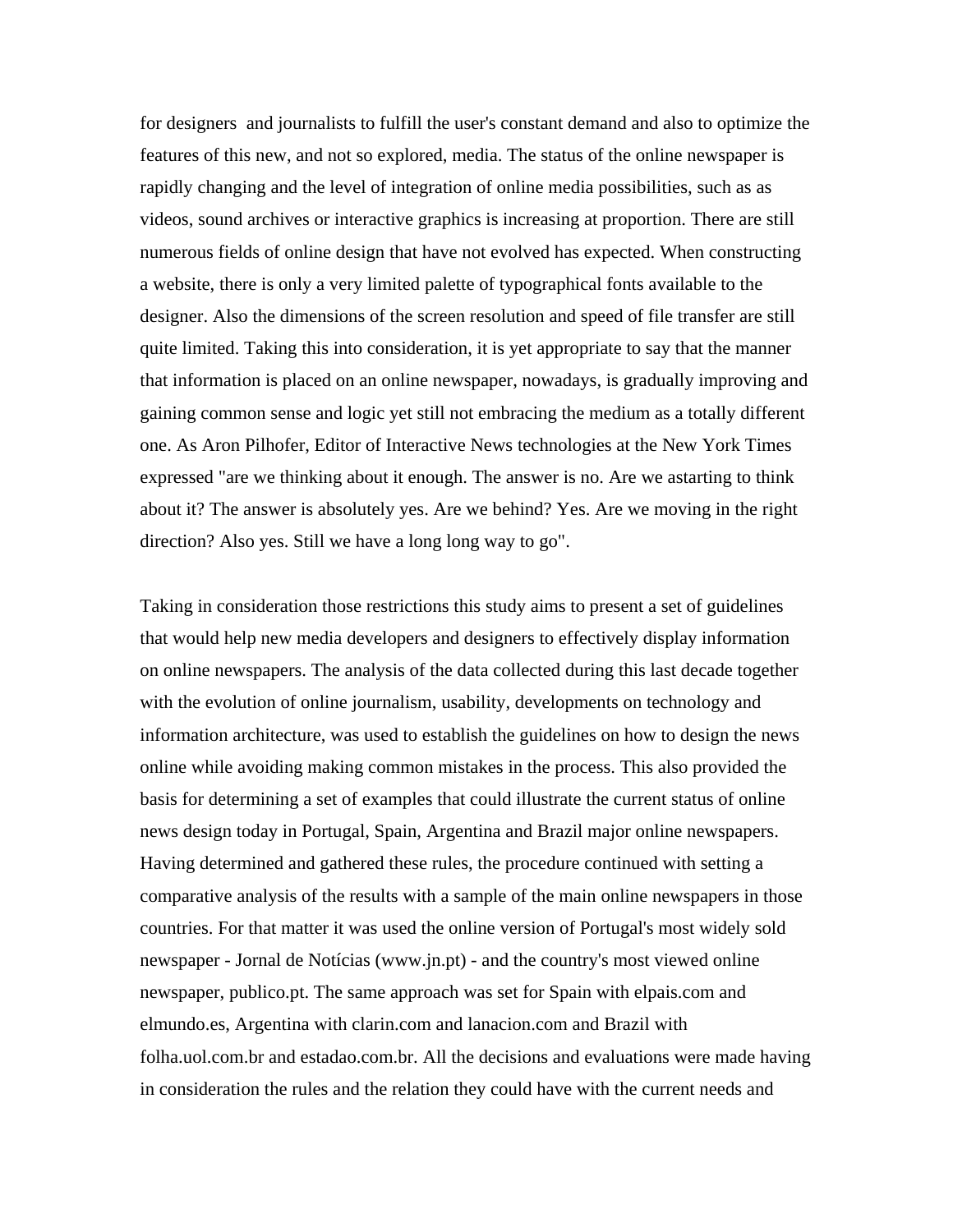specifications of the newspaper in question. This analysis did not intended to present an absolute model but rather provide a set of guidelines that would make the process of designing an online newspaper a clearer and more effective one.

There are three main reasons that determined the change or evolution of the design codes of online newspaper. being those: technical constraints, purely business decisions or adoption of the printed paper rules.

The level of design on online newspaper is steadily in an ever changing mode. We can consider that in the present day it is still in between keeping the paper metaphor or going plain web. To all this, embracing Internet as a whole different media should be the answer.

# **User as role player**

Right now there has to be an approach that understands the user as a main role player in the process. There's various itens that are rapidly becoming default on online newspapers. Being those video, animated graphics, sound bytes, slide shows, interactive features that don't fit on any of those categories (measuring charts, useful tools for measuring taxes, income, percentages on buys, etc…).

The system on which this features sit, is still a product of the paper metaphor. The way that the single pieces of news are organized on screen is still similar to a moved-to-screen printed paper page. There is still, in a great majority of online newspapers pages, a paper based concept of where the news pieces should be. This slows the flux of information and its possibilities. The media is different and the process of interacting with it is also very different. The New York Times start developing a series of "projects that aren't quite ready for prime time.". One os the most visible and interesting is the Article Skimmer. Described as "an attempt to provide that experience anytime. It is empowering to see so much information at once, so we display as many stories as we can fit into the space of your screen." (Little, 2009)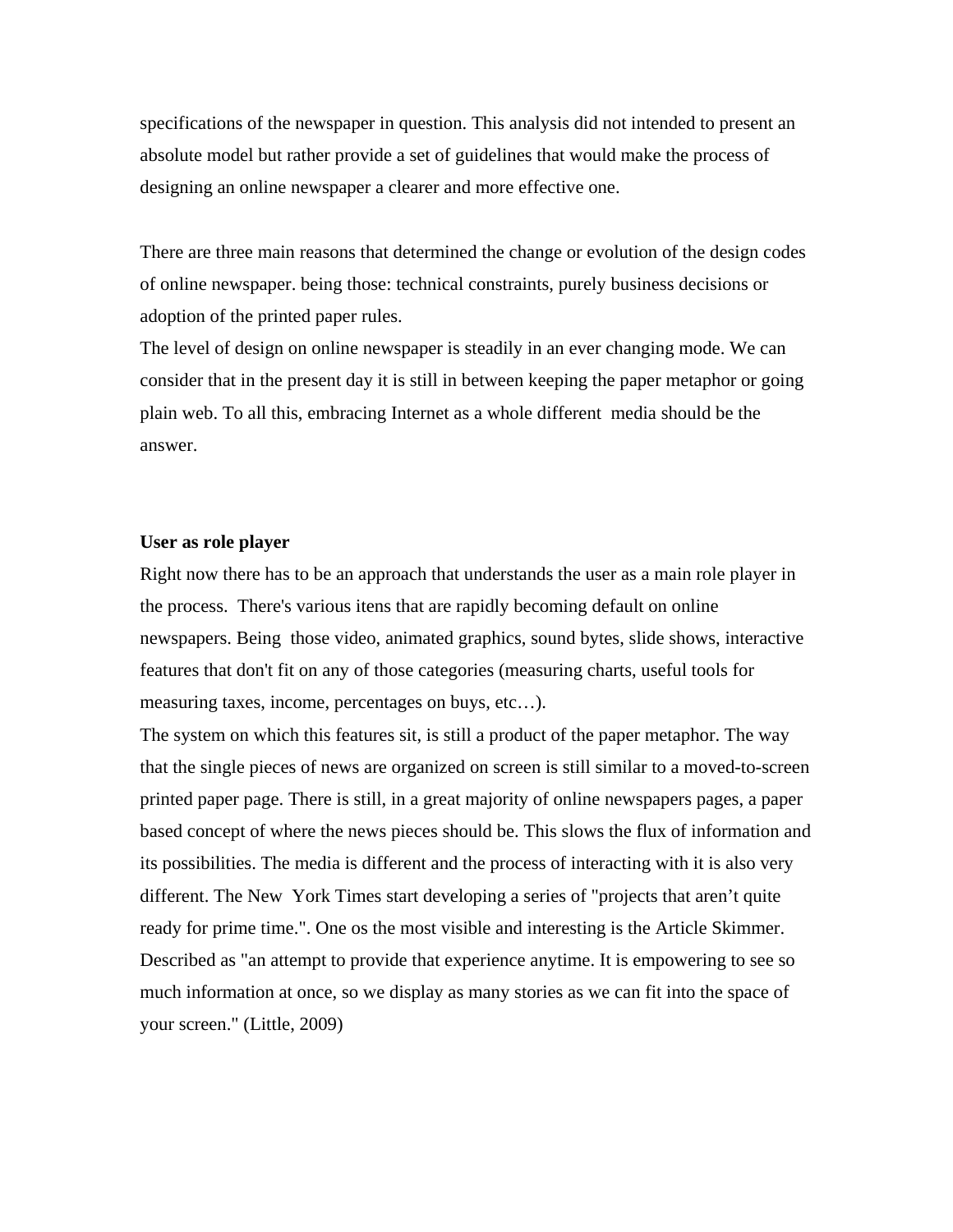QuickTime™ and a decompressor are needed to see this picture.

*The nytimes.com Article Skimmer* 

Concepts as information architecture, user interface, design and content should work together for an online version that it is different from the printed product. Part of the problem is we still think, sometimes on an unconscient way, of the website as the printed paper online instead of his own medium. There are a various online-only features and an enormous amount of journalism done only for online. It is not a component or an enhancement of the printed product.

Some keys players in the business state "…we have start thinking of what we do as a technology company (New York Times) that produces content. A certain type of product and how it works on an online environement" (Pilhofer, 2009).

There is no more "the journalist is the speaker and the readers are those who are spoken to". Journalists and designers should embrace the fact that that interaction is not acceptable.

People are coming to the newspapers online because they trust, still, the media brand.Journalists, multimedia producers, designers and other rolepalyers have to stop apologizing and start creating interesting, informative and engaging content. There is still a trust value on some of the traditional media that cannot be wasted while there's still a high demand for it.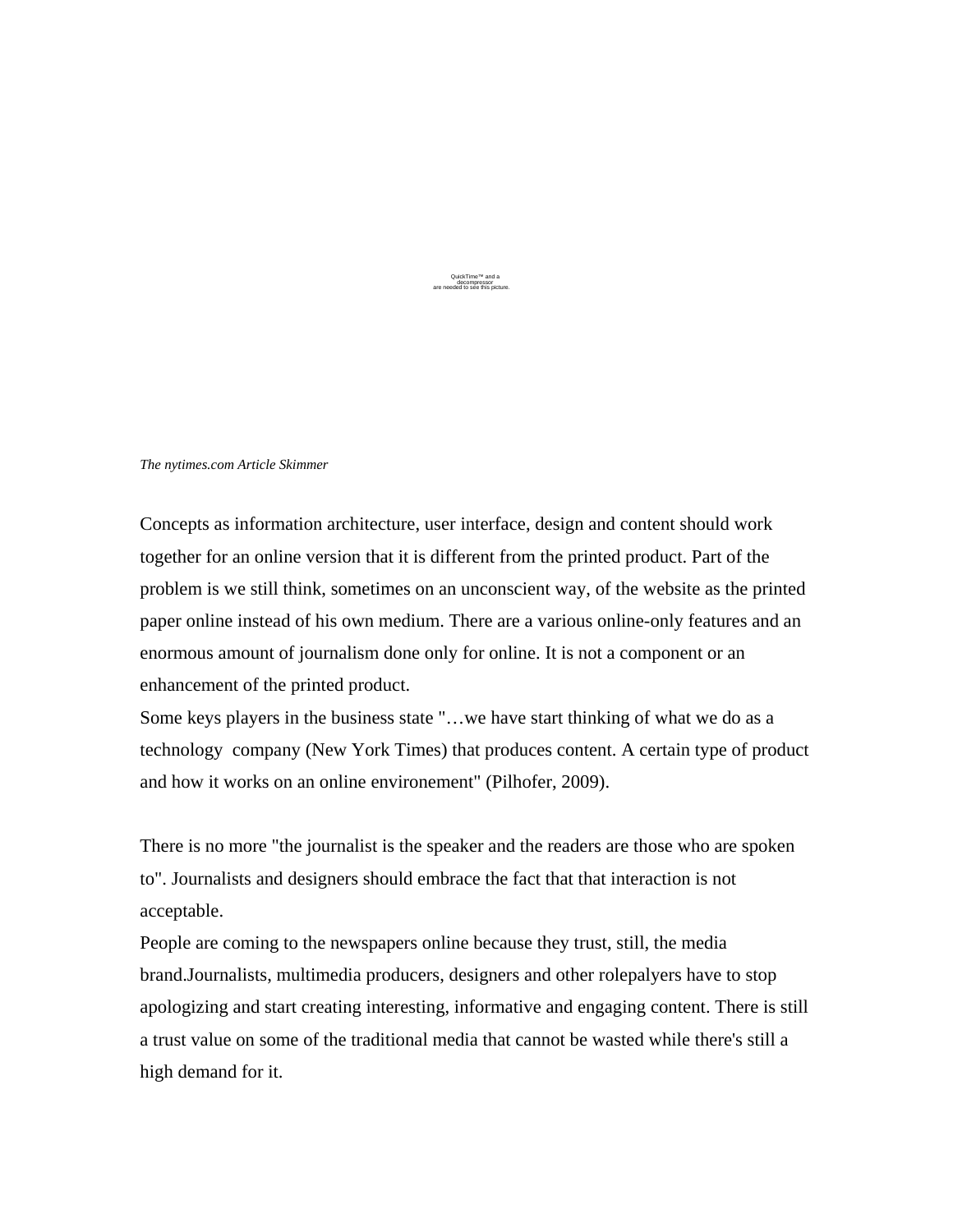Journalists, designers et al have to take the original report and all that data that they have acquire and make those available to the user by putting the tools to interact on the hands of those same users.

## **Designing for the User**

Users tend to interpret any salient graphical element as clickable. That presents a challenge to designers, who should avoid to decorate or fill white screen space. When users think of their online newspapers, probably one of the last things that goes trough their minds is design. Online newspapers are daily utilities, systems that provide information and entertainment. They need and should work in a very straightforward manner. It is crucial that design should be close to invisible and not necessarily look over-the-content pretty.

In text-dominated forms the standards for hyperlinks are fairly and widely accepted: Links are underlined or in a different color or both (Schumacher, 2005).

But, as far as interactive graphics, standards are still far from being set. In this path you still find links hiden behind various elements. Being those buttons, legends, keys, shapes, areas or points on maps, words or complete sentences.

A growing number of designers try to set consistency by using similar codes for clickable areas and navigation systems standards. This is of great help to users, especially returning ones. This should not be taken has a error-free strategy. There is always an early phase where users explore interactive graphics experimenting an extensive trial and error activity.

Nowadays we have to deal with the possibility that people are going to use our interactive in different ways, that they might come to an inside page or interactive from the story it was linked to or maybe from a link from Google™ or even an email link. Not only we have to design the page or interactive we have to be prepared to provide usability in the sense that people can work trough the feature in an intelligent and understandable way across many different browsers and many different computers. There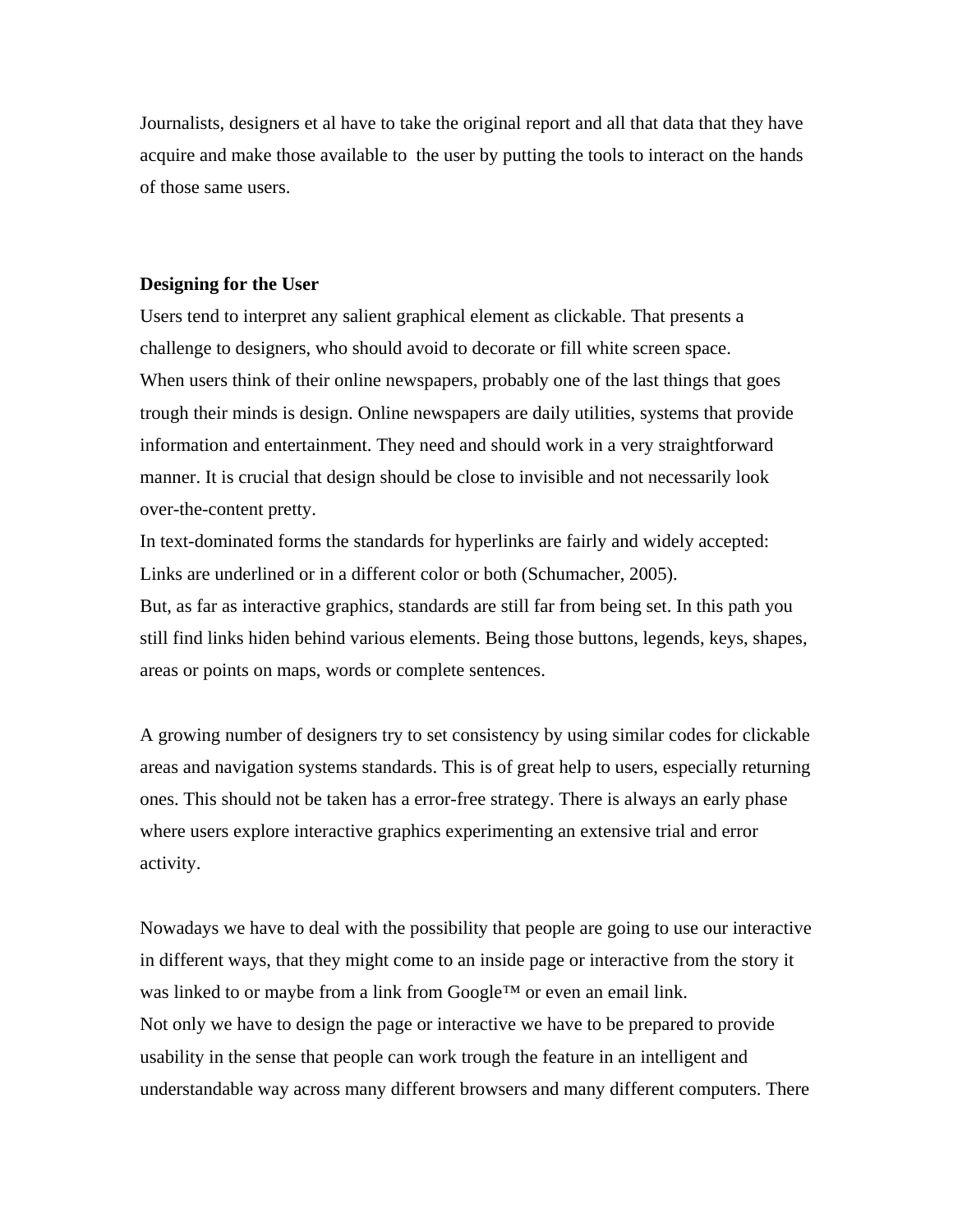is, today, a fair level of controversy that emanates from not displaying identical design details in every browser, in particular Microsoft's Internet Explorer 6. Designers should not be obsessed to set "perfect" visual parity. The main aim is for news to arrive in a clear, well edited and engaging way. Standards of design and information architecture should be equally high and effective, but this should not mean that they have to be equal twins.

Designers should achieve to obtain the most out of the technical possibilities while embracing displayed content that will have non 100% identical look in different browsers yet maintains readability and functionality. (Cederholm, 2009)

It has become very interesting. There is now, a vast amount of factors involved in it: the speed of broadband and broadband penetration, the speed of technology and its development. Devices such has Apple's iPhone™ provide results in therms of usability and interface design that seem to be setting a direction. The way the common user interacts with the iPhone is much different than anybody has interacted with computer screen interfaces for the most part beforehand. It became far more intuitive and the users engaged with it in a very easy way.

Interaction in the future will be, as Gabriel Dance, Senior Multimedia Producer for The New York Times, states "…much more organic in that way, much more intuitive in that way. But there's also the idea of a mouse whether you use a mouse with your hand and a keyboard or your finger in a glove becomes a mouse or just your eye becomes a mouse. The idea of a pointer will still be relevant, I think there are somethings that are in place today, the idea of clicking, interacting, (…) how we do it, whether is visually in front of us whether is with our hand. the idea of pointing, clicking, hovering, I think those are relatively universal concepts that will probably remain".

To support even more this thesis: "In addition to the materials – information groups and links - the productions of a webnews story should follow rules that are necessarily different from the ones used for thewriting of printed news (Canavilhas, 2008). By using a different media support from the printed press, web journalism must devise its own features or it will be doomed to failure (Pisani, 2001 via Canavilhas, 2008)).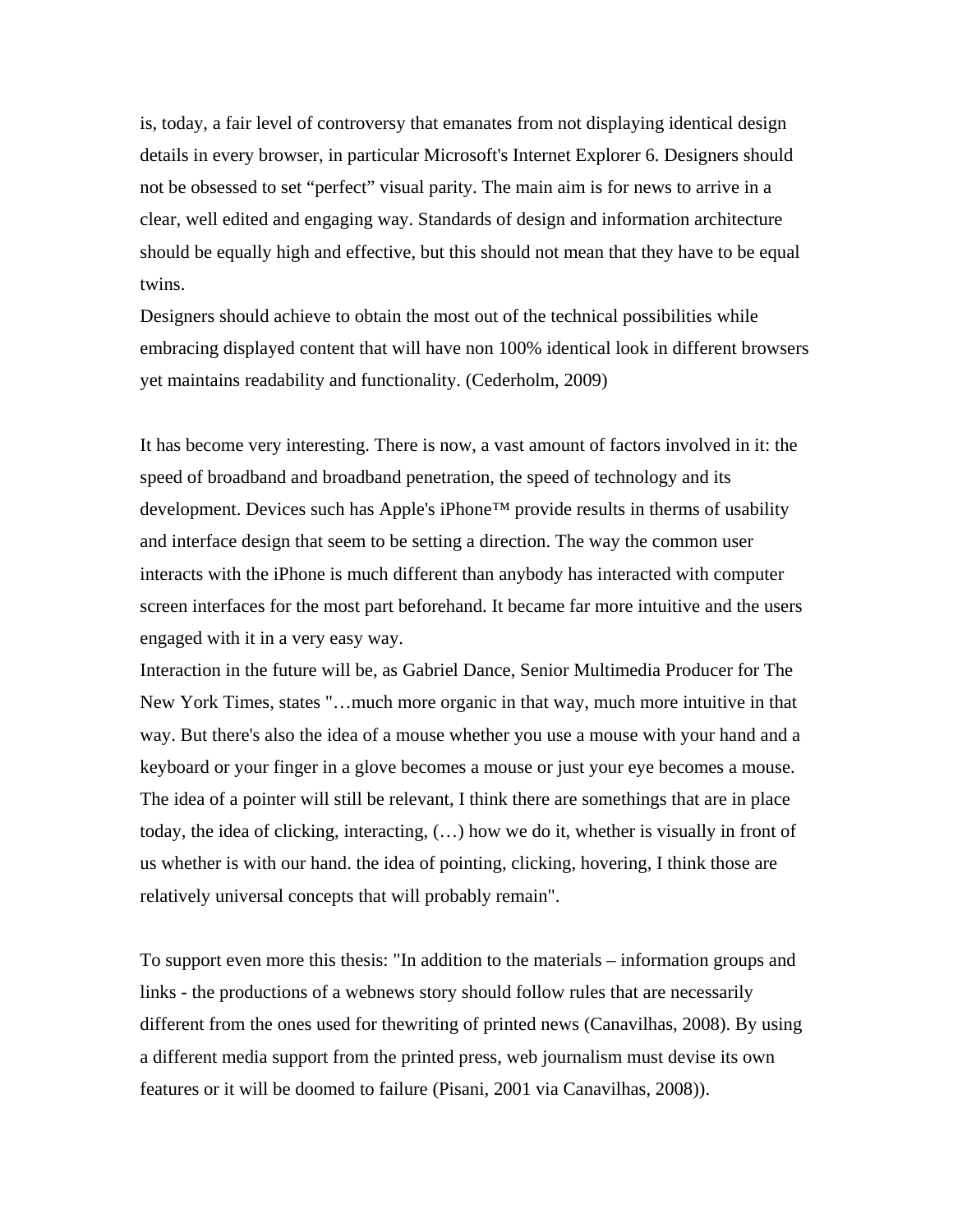Thus, the web news develops through an architectural chain of information groups linked between them, accomplishing the latter two vital aims inherent to its documental and narrative functions (Salaverria, 2005).

Let users take full control of the interaction process. When using video, sound bytes, interactive graphics allow users to engage. Set clearly marked buttons to key actions. Buttons for start, stop and restart should be obvious a visible. When using online media, users are not in a lean-back position as when watching TV or listening to the radio. Interactivity and non-linearity are characteristics of Web-based media that users expect. (Schumacher, 2005).

Allowing users to have control over their own interaction requires a navigation system that permits guidance within the page. Features such as "home", "play" or "back" buttons should be clearly marked. Rembember the basics of design: you are designing for a purpose. In the case of online newspapers, the purpose is to allow the user the easiest and more engaging way to access content. Designers are now designing more than a product, they must design the use of that product.

There is a very back to basics and nowadays symbolic question designers should ask everytime when they loose site of their purpose online: what are the five spots on the screen that are easiest to point to with the mouse? The answer: all four corners of the screen (where you can literally slam the mouse over there in one fell swoop without any pointing at all), plus, the current position of the mouse, because it is already there. (Spolsky, 2000). Make it engaging, informative and their tools easy to use.

# **Design key features and constrains. Analysis of the two major daily papers in Portugal, Spain, Argentina and Brazil.**

As said before typography or the lack of choices on that field is still an issue when designing online news. The approach, in the meantime, should be to obtain the most out of the available families. Again it is a more back to basics approach, kind is less important than size or color. So, want people to read, not scan? Consider small type (Outing, Ruel 2004). This doesn't mean that the use of small type determines a higher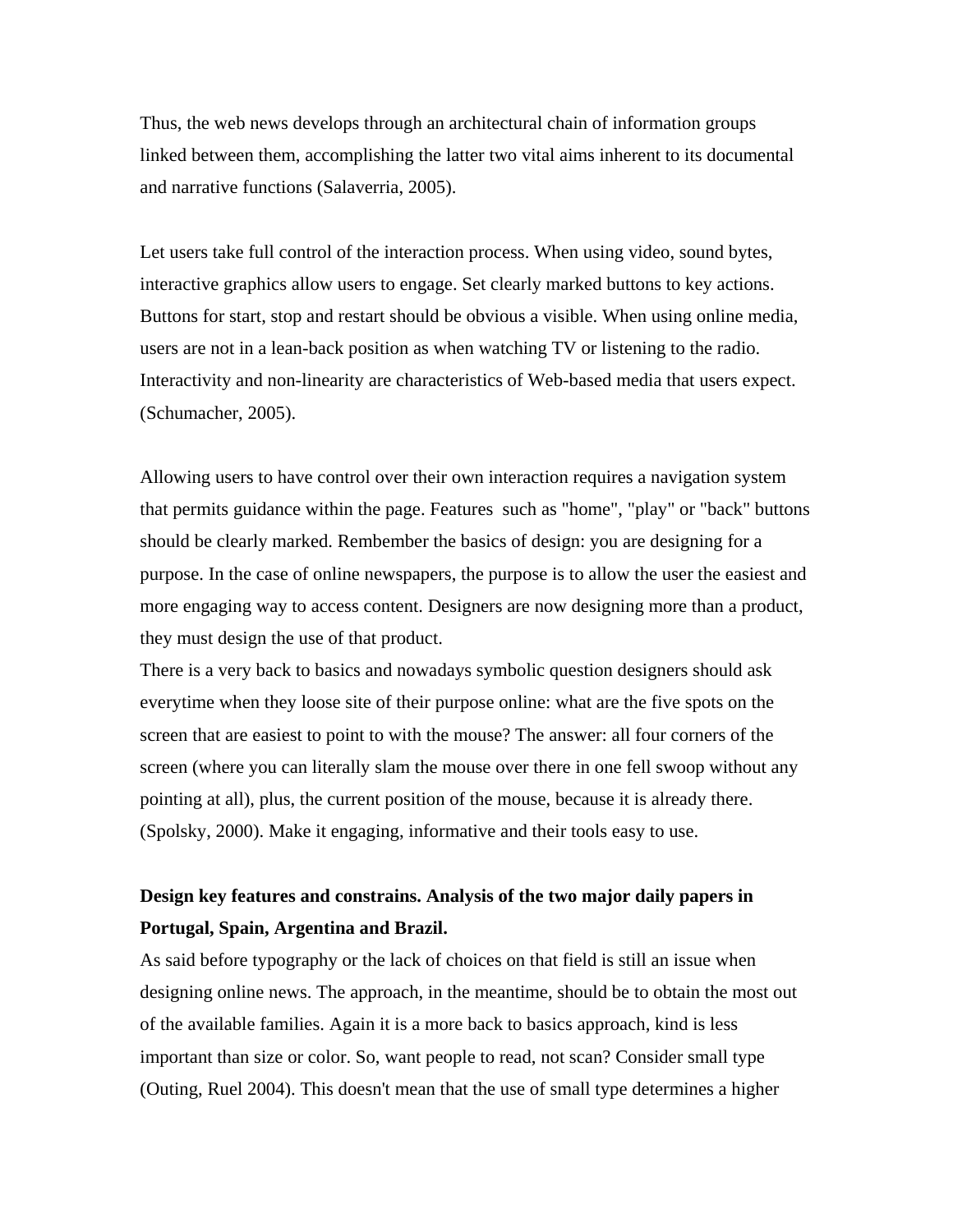reading rate or atention from the user. It implies that there is a need for a balance between big typography and small typographic sizes when designing online newspapers, that some features are meant to be scanned and some to be read with more time and attention. The Eyetrack III study, done in 2004, brought up some interesting conclusions: "…researchers discovered something important when testing headline and type size on homepages: Smaller type encourages focused viewing behavior (that is, reading the words), while larger type promotes lighter scanning. In general, our testing found that people spent more time focused on small type than large type. Larger type resulted in more scanning of the page -- fewer words overall were fixated on -- as people looked around for words or phrases that captured their attention".

Some extra tests done in 2007 proved that online readers divide their level of attention when reading in a very even manner, spending half of their time Scanning and the other half reading methodically. (Ruel et Paul, 2007).

Some other key features of online newspapers design (beside the above mentioned buttons) are also interesting. One distinctive and fundamental is the main menu bar or bars. In all cases analyzed it evolved from the initial vertical-left-column menu to a clear horizontal one. The initial use of the vertical menu is normally atributed to tecnical contrains and the use of separate areas on the page common in the early softwares. another problem was that before webpages were not wide enough to fit all the menu options in visible type size. With the improvement of the screens and the commonly adoption of the 1024 wide screen, space stopped being a concern and the horizontal menu became, in the vast majority of cases, a standard (the nytimes.com still uses both menus for different levels of features and sections). This position of the menu seems to make much more sense this way. First because the screen his set also horizontally allowing a easier flow of the navigation, it also allows more room for a second menu bar or one with a drop out extra menu. This design decision also means that the news start all the way from the beginning of the screen limit with no noise nor distracting factors. Another differenciating feature is the use of embed videos or animated graphics in the news and not only on "Multimedia" or "Video" features. Publico.pt, Folha.com.br and Estadao.com.br have determined areas for videos on their homepages; lanacion.com also does but uses then freely on the news grid spaces. Clarin.com, elpais.com, elmundo.es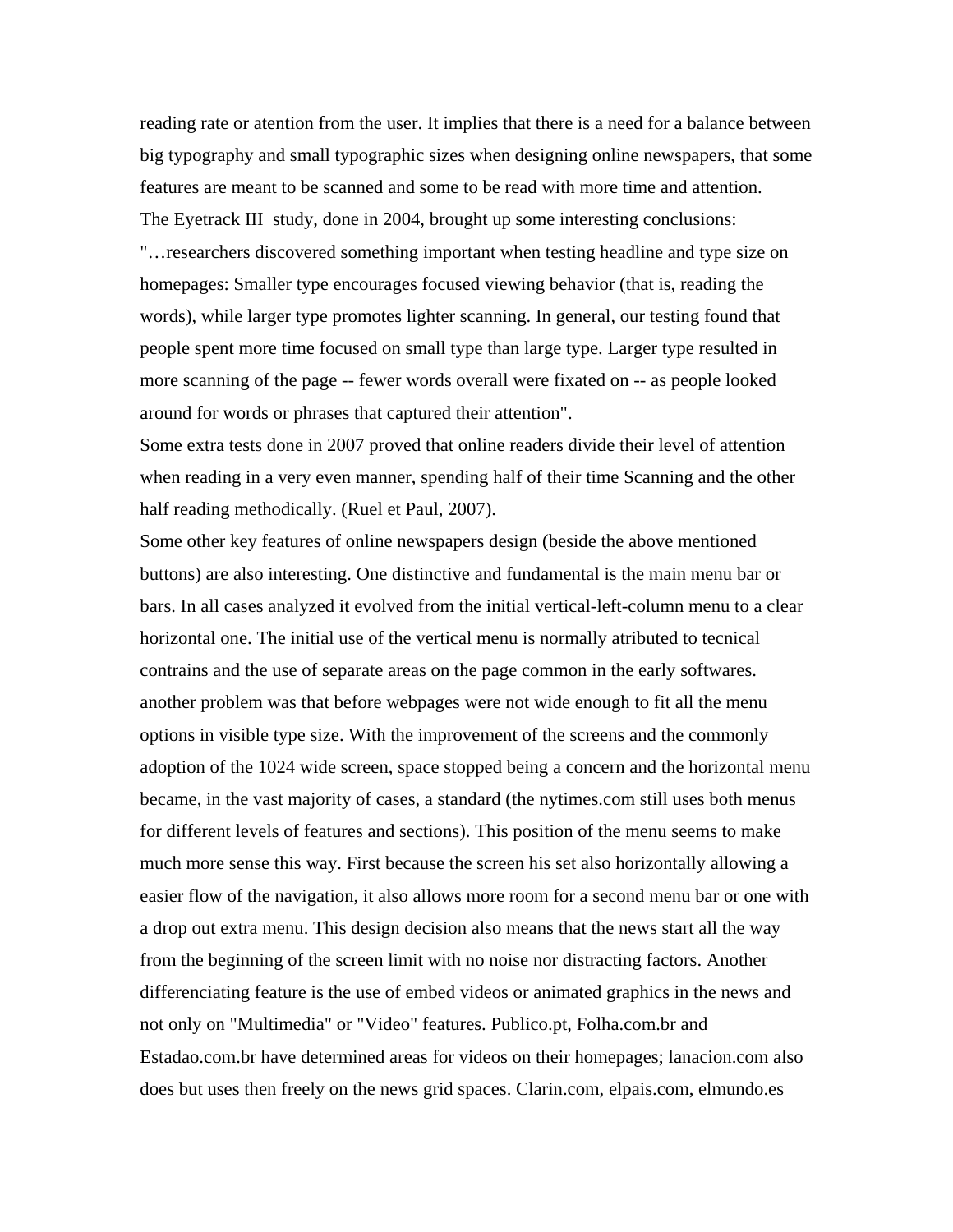and jn.pt use them as a regular feature in the regular news grid. This last four also aplly the same critiria to photographs and, when suited, animated graphics, using all this elements as aid to the written text or as themselves news.

The column size is similar in folha.com.br, estadao.com.br and publico.pt, aldough folha divides the main left column in two uneven columns on it's upper level (being the smallest one the one set on the left side and used to display small news titles). Jn.pt is the only one of this group of eight that has interchangeable columns that allow position change depending on the kind of news they display. Elpais.com, elmundo.es and jn.pt all use the lenght of their main columns as a single one when the dealing with breaking news of some impact (as seen in the elpais.com capture).

The use of images is common in all of the eight newspapers analysed but some extract the best out of the platform possibilities and some other are still very limited in that sense. In this therms jn.pt, elpais.com, elmundo.es allow a more than a column wide use of photography, increasing by so, the impact of that media on the page. all those 3 encourage the use of slideshows, being that elpais.com has even a different look and feel page designed for that purpose. When looking at pictures online, users look more to real people with accessible faces. (Ruel et Paul, 2007).

## **The system**

Using and adapted version of Andrew Devigal's "Design Guidelines for Online Sites" and Jacob Nielsen's "Ten Usability Heuristics", we created a set of guidelines that can be simply used to help test online newspapers sites.

#### *Determine the goal for the site*

Is the site news related? If so, what do you want to give and how do you want to give it to your users. In a single word: Focus.

# *Identify your audience*

Assumptions: Your audience is educated, informed, relatively well off, curious, impatient, busy, task oriented, use the web for research? Run surveys and keep yourself updated to clicks and users feedback.Use technical statistics from the server to determine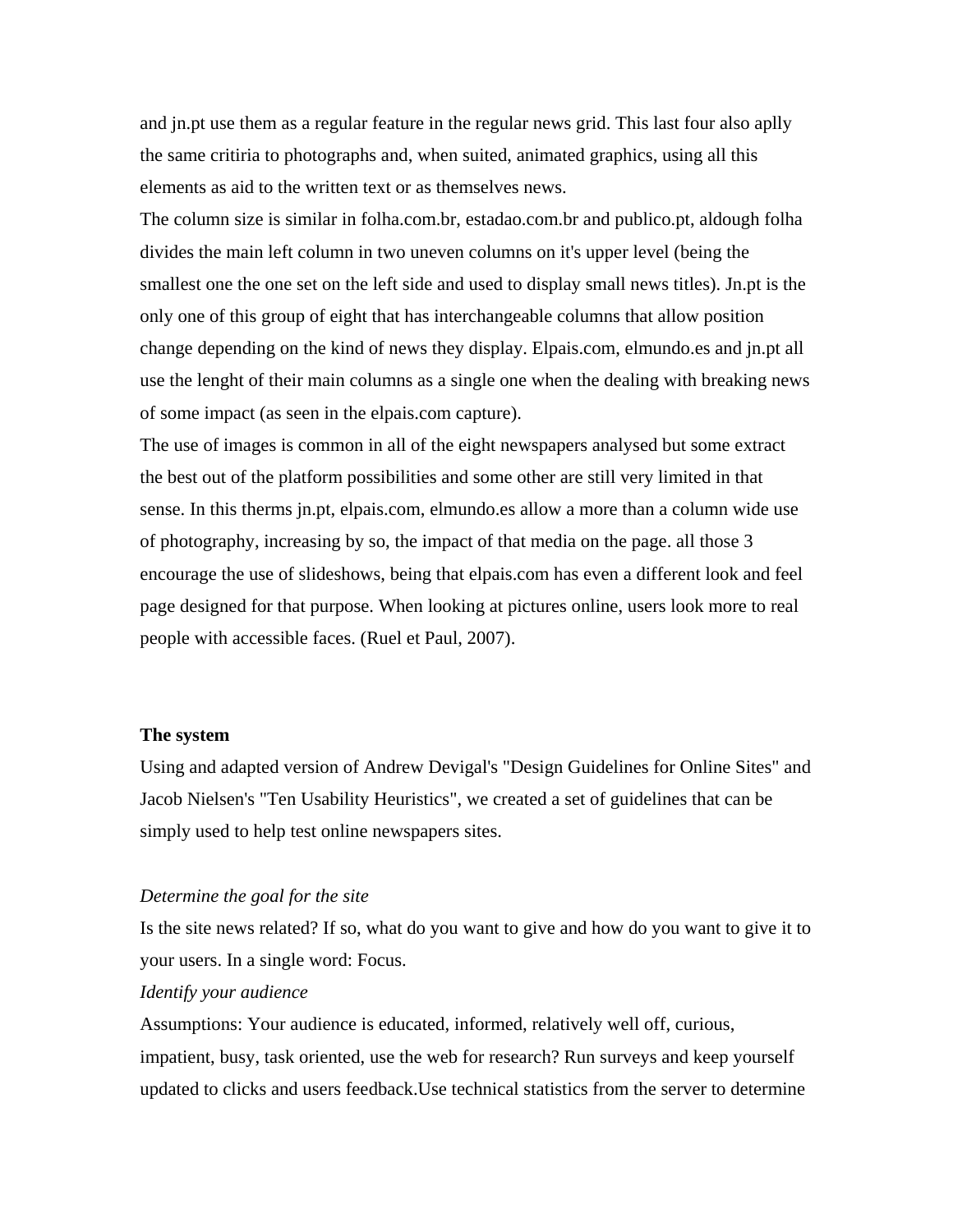frequency of visits, frequency of unique visits, time of visits, where the site was linked from, where they go in your site, where they don't. Try to evolve from those results. Try new features and always remember to make then engaging and easy to use.

## *Match between system and the real world*

The system should speak the users' language, with words, phrases and concepts familiar to the user, rather than over technical terms. Follow real-world conventions, making information appear in a natural and logical order.

## *User control and freedom*

Users often choose system functions by mistake or previous-use-instinct and will need a clearly marked "emergency exit" to go back. Support "home" and "back" buttons. Keep the color for linking consistent with graphics and hypertext. Design for the lowest common denominator (currently on online newspapers that can be set at 1024 x 640 monitor size, and cable or adsl speed of bandwidth).

#### *Consistency and standards*

Use language familiar to your user. Users should not have to wonder whether different words, situations, or actions mean the same thing. Follow mainstream and specially your own web established conventions (Facebook's ever changing interface is an example of how to disrupt the use).

Instructions for use of the system should be visible or easily retrievable whenever appropriate. Use big buttons and clear options

#### *Flexibility and efficiency of use*

Design the interaction in a way that allows that system can cater to both inexperienced and experienced users. Allow users to play around and tailor frequent actions.

Don't use technology that isn't widely used.

Create a hierarchy based on the site's strengths

Human tendency is to categorize, so categorize sections logically.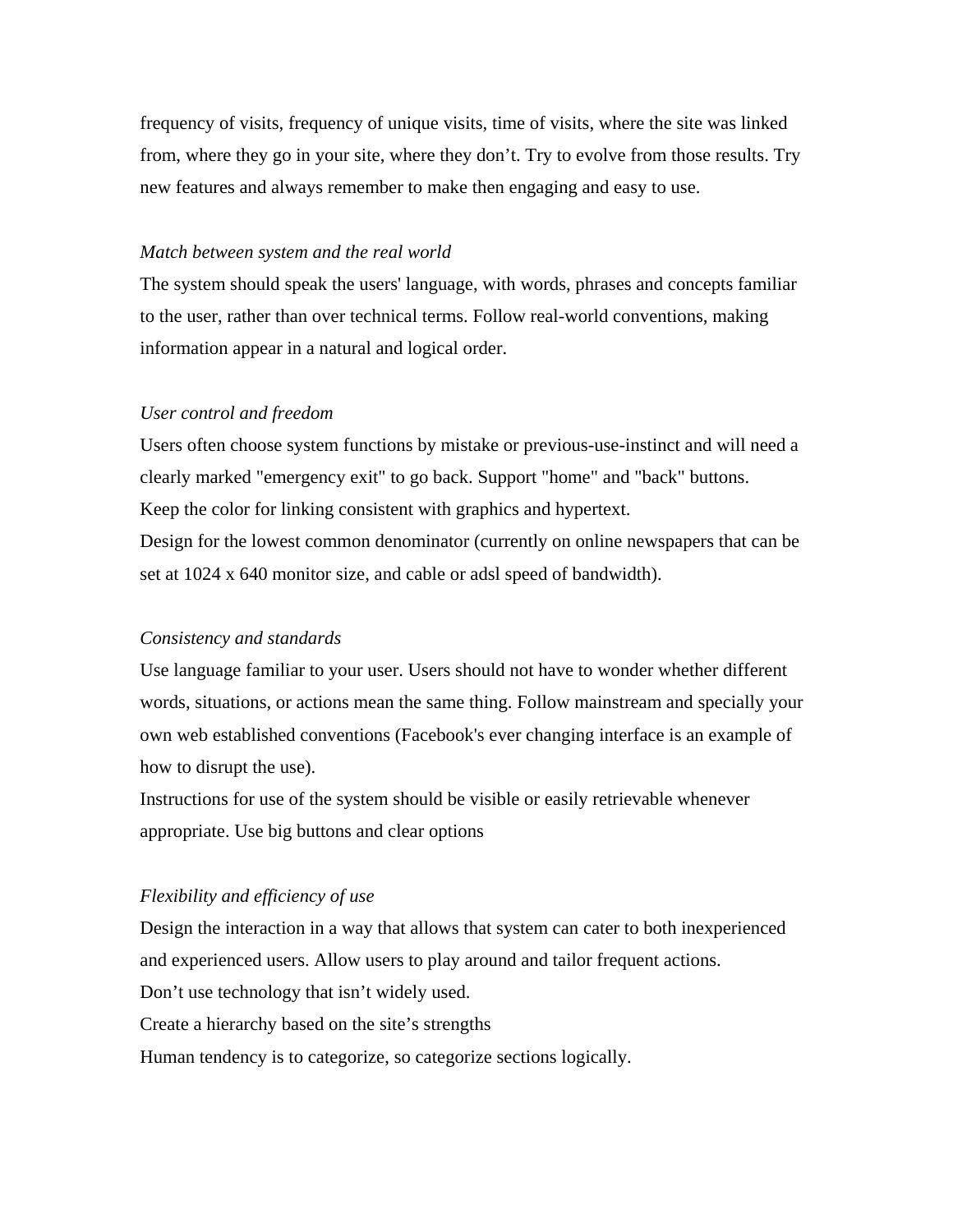Minimize the number of sections to no more than 6 or 7, or re-evaluate the categories. Use contrast. Screens work in a different way. They are not paper. Contrast of size and color helps determine hierarchy as well as the focus of information. Contrast of type helps determine the voice for the information.

# *Design with an emphasis on usability*

Accept the fact that most users surf the Internet newspapers for research: a piece of news, a movie showtime, a concert date and ticket availability, or the latest sports score. Make information easy to find and logic to link. don't creat barriers to the information flux by cluttering the elements. Establish visual and interactive consistency with site's brand. If the user trusts the brand, it should be visible and present via Logo and look-andfeel.Develop a solid style book that can change as the technology changes. Don't make it technologic irrelevant after six months of use. That's how fast things change.

Aldough all the sites analyzed still hold in their use mode a lot of the printed paper procedures, there are some that are engaging more effectively with their audience.

**Jornal de Notícias, Portugal. url: jn.pt**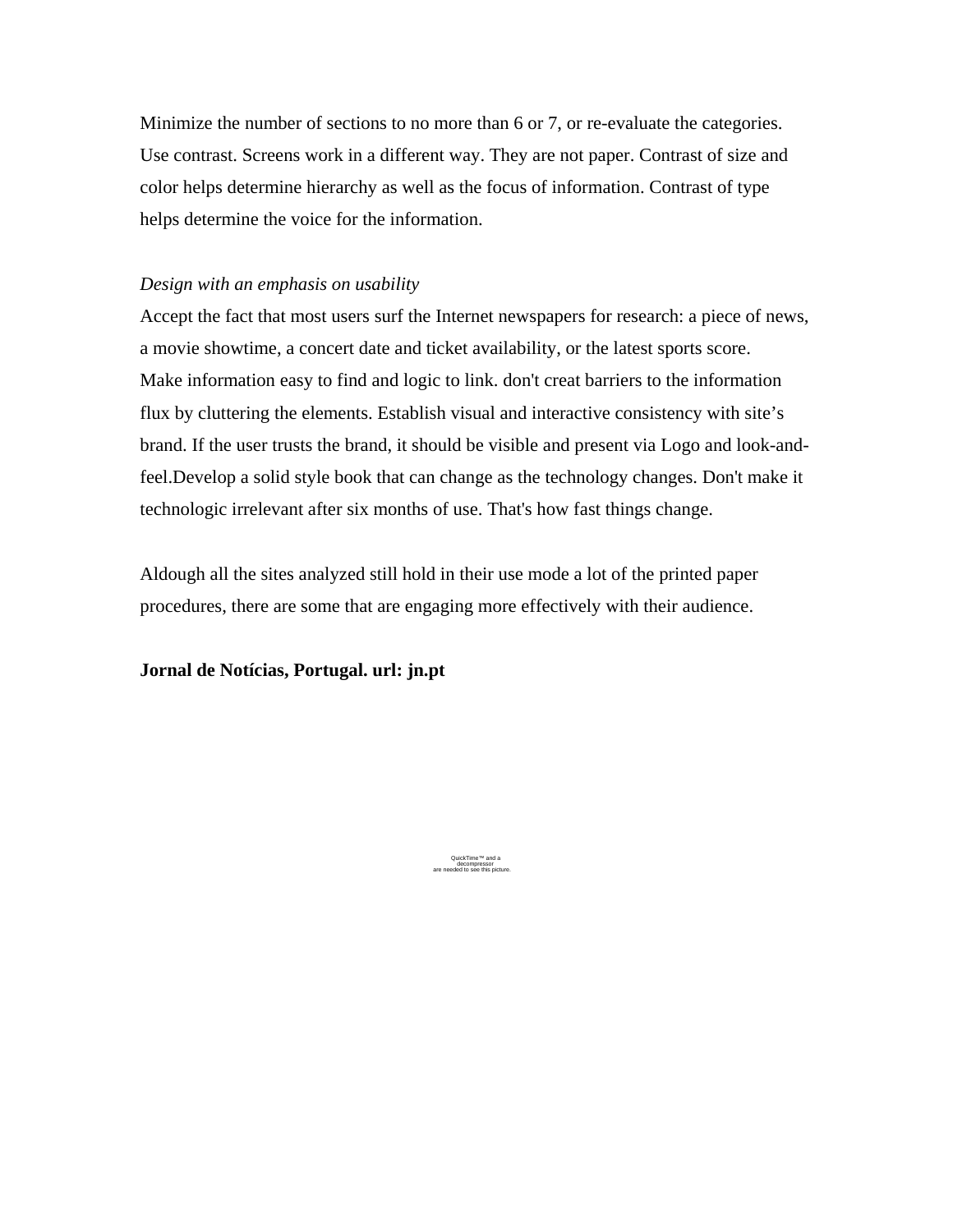It uses a clear and solid typographical choice and a distinctive color code. There's a simple and effective hierarchy on the levels of importance of the news done by type size ans style (serif for titles and sans serif for text) and place on the page. Its upper double level menu allows a fair number of sections to be consulted aldough in some situations the ba with the printed newspaper's logo might result visually heavy. Videos and Interactive graphics are used as common text based news when found suitable.It uses an interchangeable column system that allows another level of flexibility when dealing with diferent kinds of news (ex: very "visual" video as opposed to breaking news with no more than a text description). The third column (far right) has almost always non-editorial content. That option sometimes gives the feeling that it is only an advertising part of the screen, setting users eyes away. A mixed system could have better results. Aldough present on the home and along the website, multimedia content should be visually more engaging and consistent with the site's look and feel. The downturn of having a great number of multimedia features done by a small team is that some usability procedures and details are repeated along most of its production.

Overhaul is a good newspaper site that deals very consistently with an enormous news flux but should try to integrate the rest of its content and improve the interactive features usability standards.

**Público, Portugal. url: publico.pt**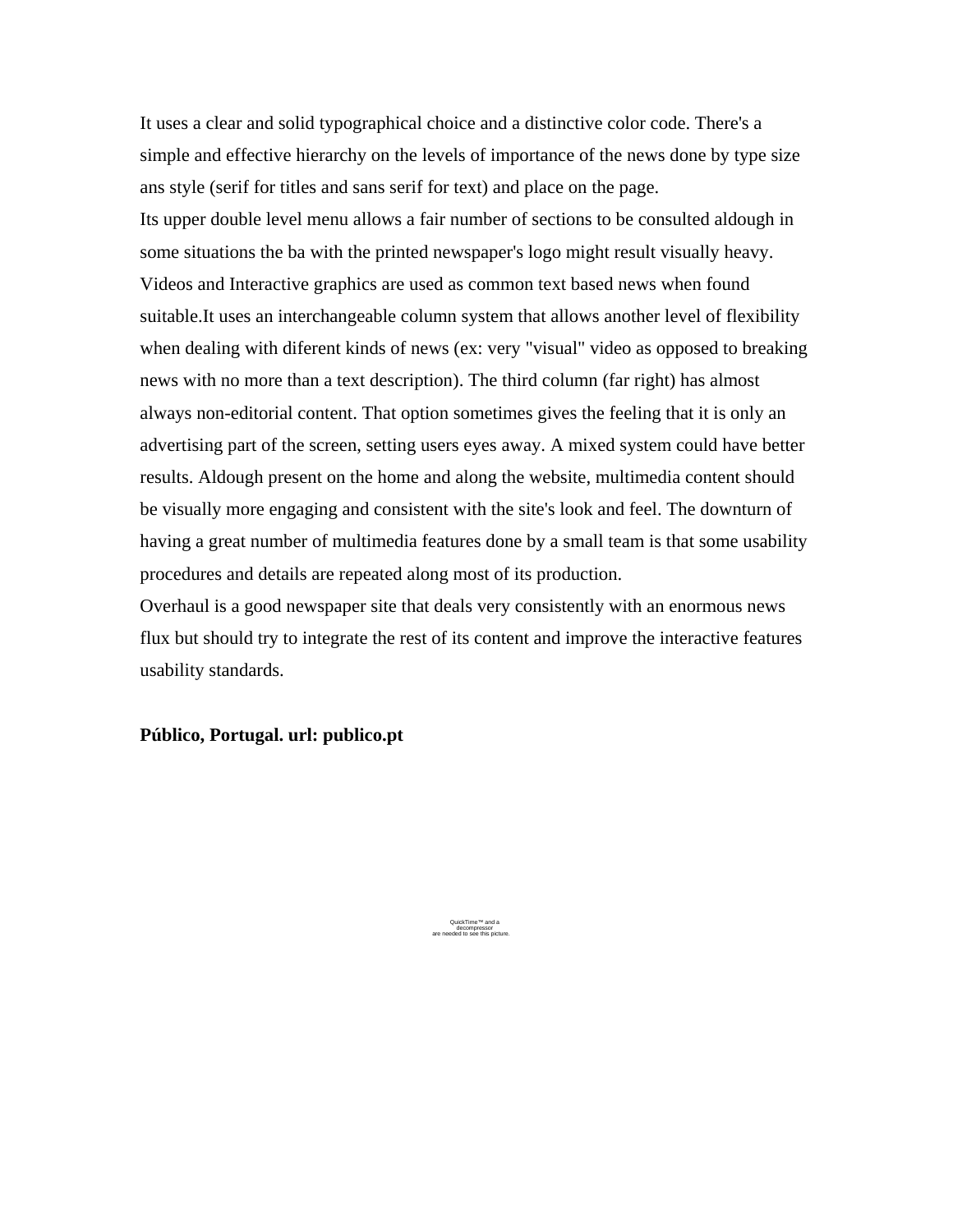It has a double upper menu with bold and non bold type, using the same typeface. Above the menus it has the printed newspaper's logo, two special features of news and one advertising block. It uses a three equal column model.Left column is for videos and pictures in the upper level. Under those there is the quote of the day , the stock market values, foruns and blogs menus. On the central news column it uses a clear and solid typographical choice (serif for titles and sans serif for text) and almost no color code, one beign used for news with no pictures with two kinds of levels in therms of type size: main article and the others. There is not common use of pictures on this column.Right column is used mainly for advertising and lists of the latest news.The use of three similar columns limits the medium possibilities, restraining the multimedia to a block and the text based news to another one.The absence of color codes makes it hard for the user to identify different features. On this case the lack of color codes impact can be considered has not so strong due the above mentioned confinement of contents to a single column.Overhaul the top accessed portuguese newspaper still holds back a lot of the information, playing a conservative strategy in therms of information display and use of multimedia features. It's a solid wireframe but a very limited one.Would benefit of using a basic color code and more engaging and flexible structure.

**El País, Spain. url: elpais.com**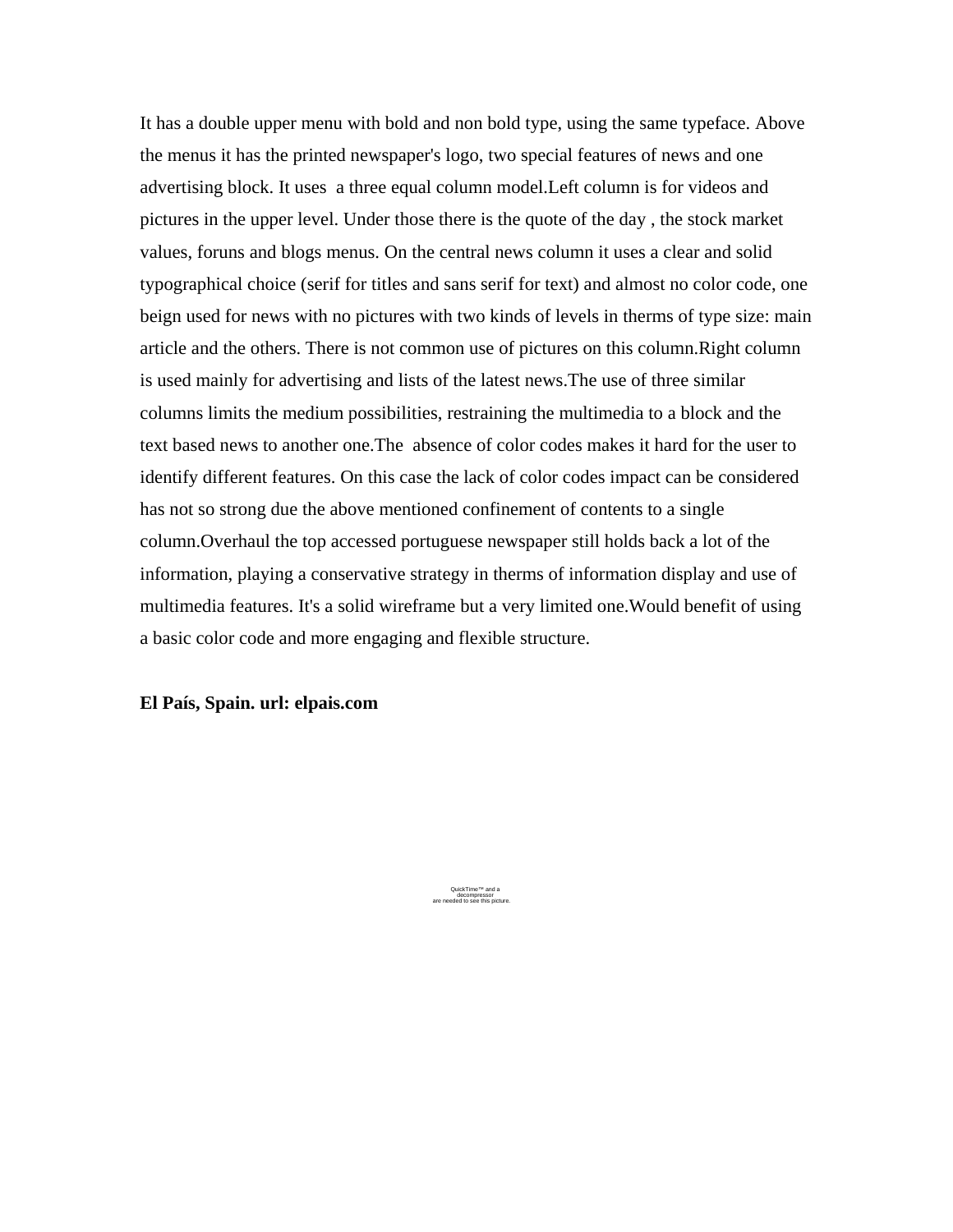It makes a very good use of the screen space. All the three columns can be used has news displays. Using the words of Rafa Hohr its former Graphics Director "the website works as a window shop where fluxes of all kinds of news news are shown during the day. It has a wide use of photography, videos and some animated graphics in all the three columns, sometimes using the those same three columns all at once for one photo. this says a lot about the flexibility of the design wireframe.

It uses a different layout for the slides shows, adopting a black background which makes the user to focus only in the pictures.Clear use of type (serif for titles and sans serif for text) and mid tone color code allows a subtle content differentiation over the dominant white background. This online newspaper adopts a slightly different logo from the printed paper assuming a it's own character. It has an enormous amount of multimedia content derived from the group's diversed media range. Television feeds and radio sound bytes are normally displayed on the paper's website. Advertising shows above the whole page at 1024 pixels and in the right column. Overhaul this papers presents a common use of integrated multimedia features, great aminated graphics and solid slideshows. It uses a solid and flexible wireframe aldough its use is sometimes too inspired on the printed paper making the paper feel cluttered and overflowed with information. Should also make the lower part of the page more engaging.

## **El Mundo, Spain. url: elmundo.es**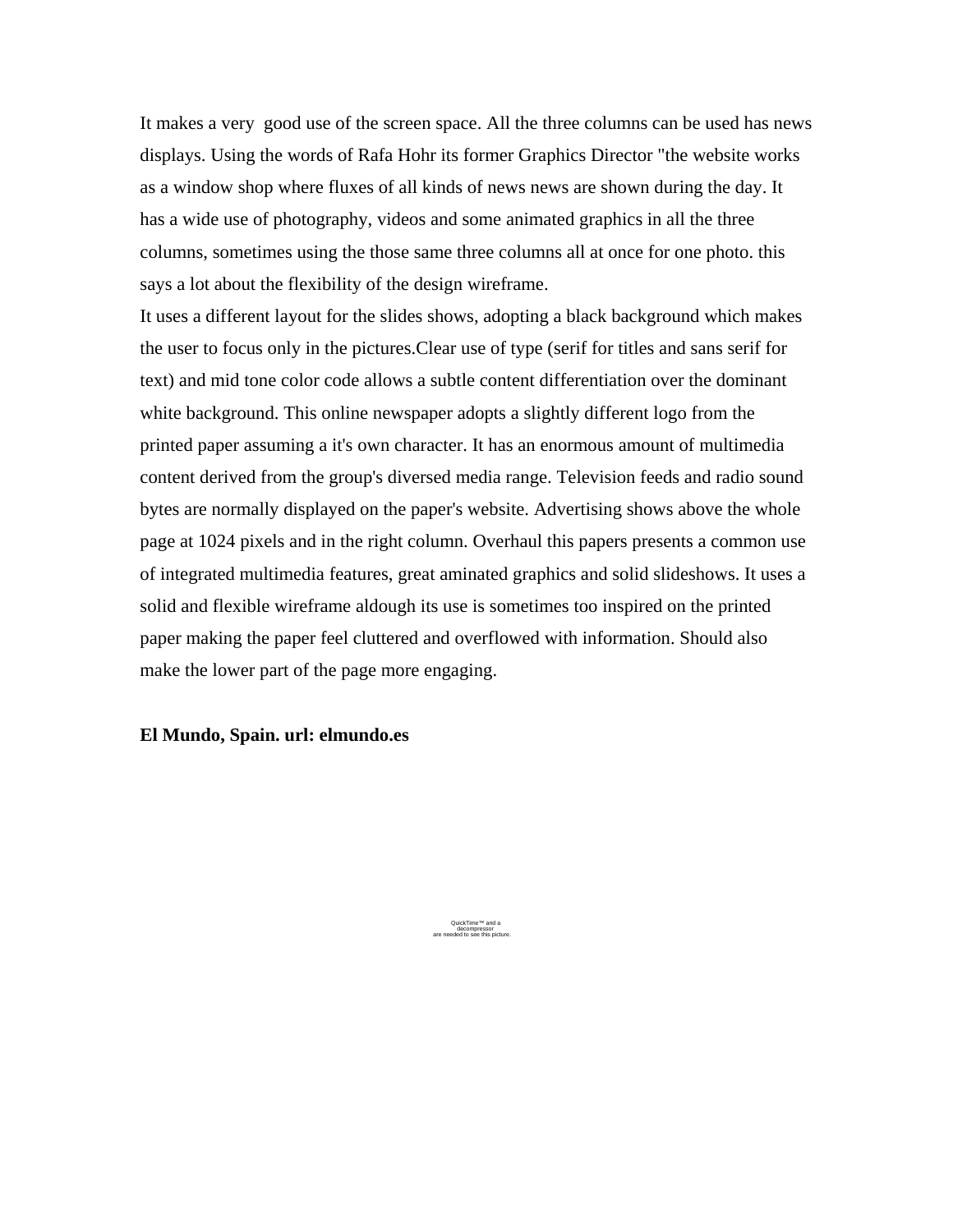The top online newspaper in spanish redesigned not long ago. It mantained the structure and refined the details. The use of a single sans serif taste works dynamically due to a balance system with different sizes and colors, that match the different levels of importance given to the text. It allows the user to engage in some multimedia features, mainly video and their award-winning animated graphics. The wireframe sets three columns aldough only the left and central one display text based news. Right column is used on its upper side as a photo and video display, advertising, services and stock information. They have a different logo and a different color from their printed version but still they keep the brand feeling as they use te same name and display the two logos together. Very solid and small color code. A diferent color set for titles, main text and subtitles making their use basic, simple and easy to use. Uses several special edition blocks (national and regional elections, government members nominations) that have interacive features and make use of all the width of the screen.Overhaul this online newspaper has a very good interactive level but still needs to improve its model of usability. Some strong features like the animated graphics and the special bloks are designed accordingly to the new medium but a major part of the structure is still inspired in the printed paper. this might be due to a very recent integration of the two, once separated, newsrooms.

# **Estado de S. Paulo, Brazil. url: estadao.com.br**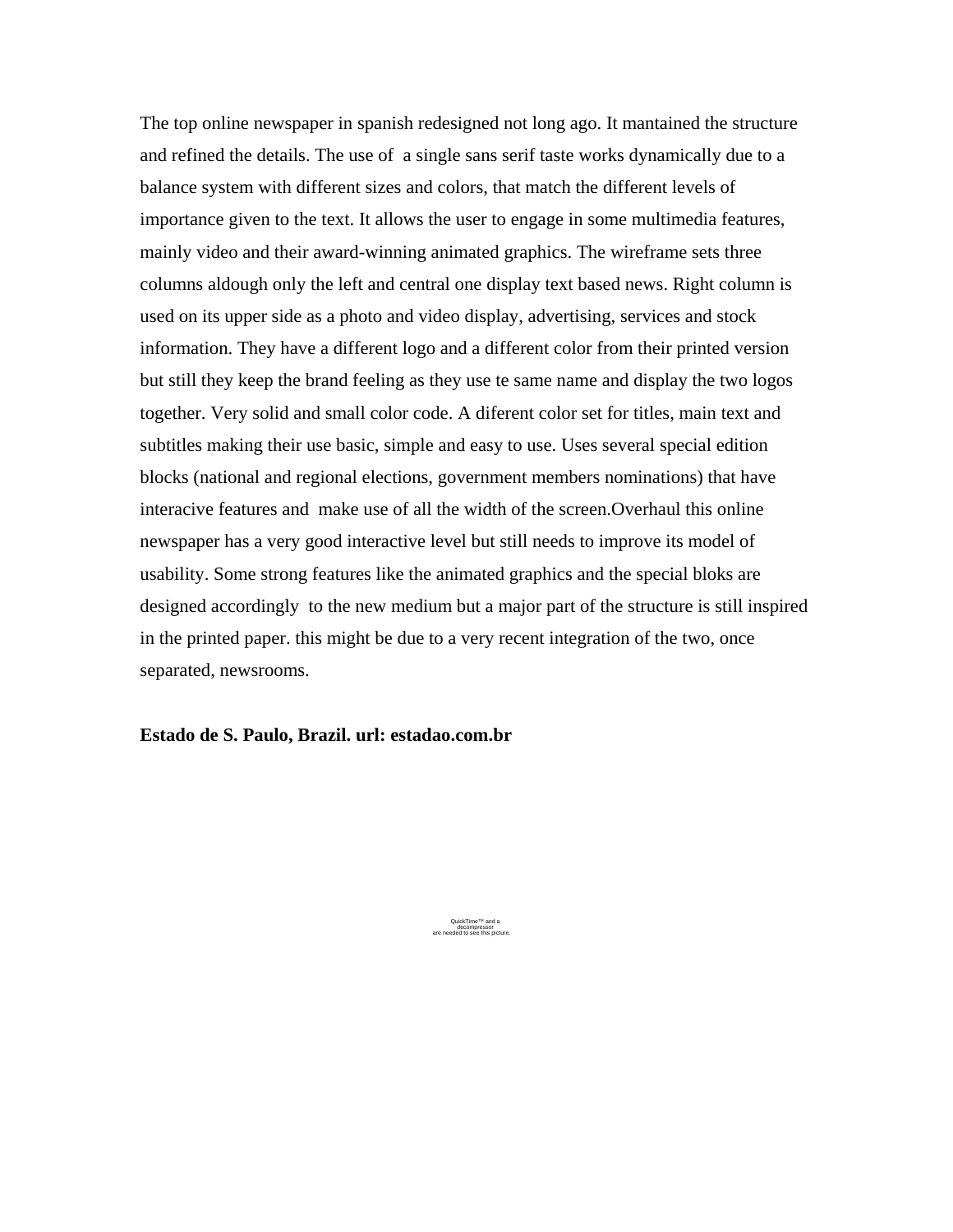One of the historic printed newspapers from the country uses a six column grid that is used freely on all the different vertical levels of the page. On the upper part it can be two+[two(picture)]+one+one (advertising) and in the next level is two (advertising)+one+one+one+one (advertising). The top upper level has a advertising banner with 1024 pixels and there's three levels of menus, separated by weather and stock market information. All this factors combined make the user experience somehow confusing. Too much information, too many type sizes, type styles and colors all in the same place. The advertising on the upper part of the side also has three blinking animated banners that together with a self promotion feature, set 30 pixels lower do not add to the usability of the page. It keeps the name (a strong and solid brand in Brazil) but uses a totally different logo. There a lot of advertising banners all around the page and an enormous amount of information set in a very cluttered space. The news blocks are small and somehow harder than usual to read. Besides an animated slide show on the upper side of the page there is no strong interactive displays for people to engage. Overhaul this page seems to be losing a their goal of informing and interacting with the audience. there's some interesting data displayed, but the manner that tht is done makes it hard for the user to interact or sometimes read. There is a very high number of advertising banners that deflect the users attention and make the process of consulting the page a dificult one.

# **Folha de S. Paulo, Brazil. url: folha.com.br**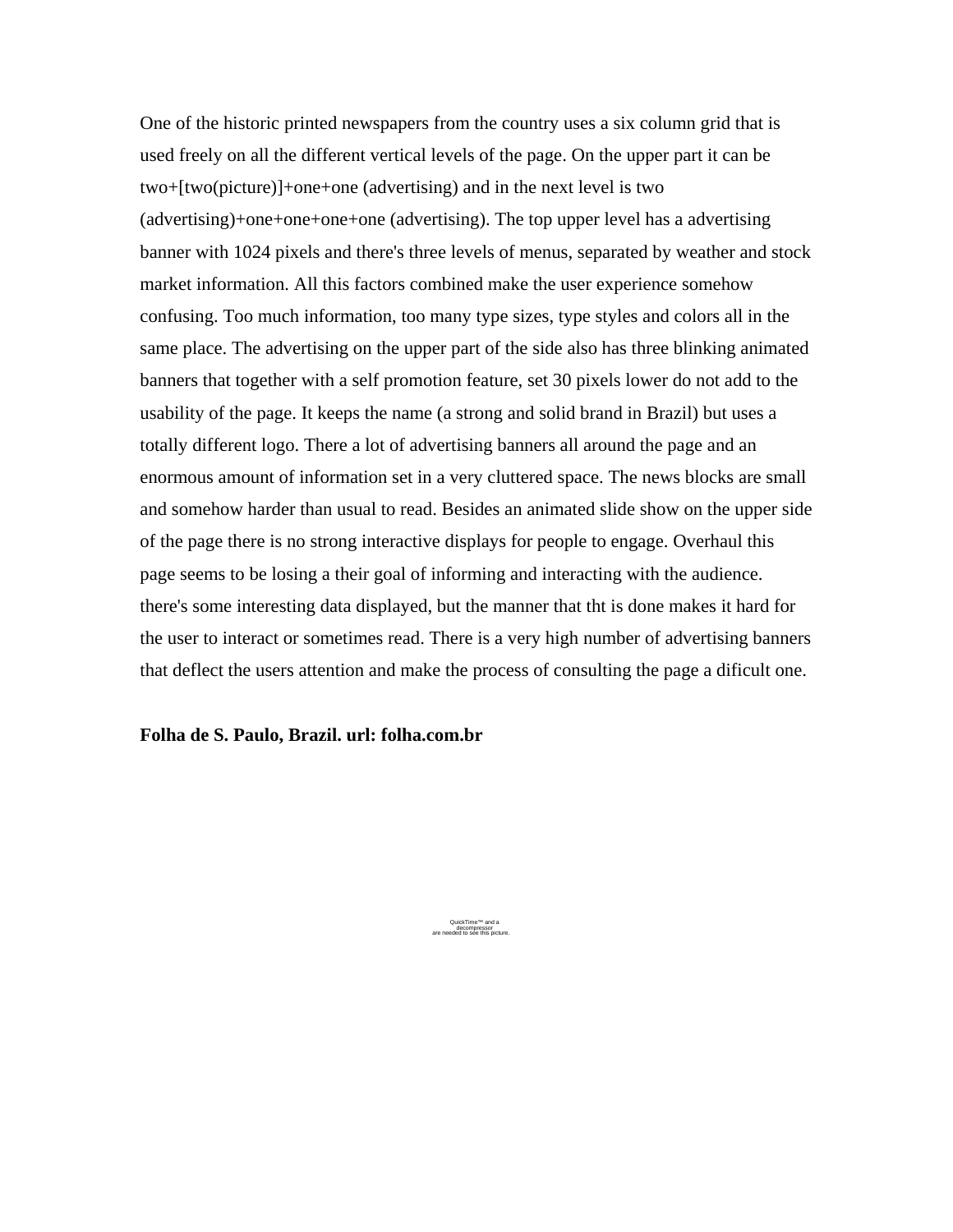The other of the historic printed newspapers from the country and the continent uses a three column grid where only the left and central ones are used for news. The right one is for advertising, services and search. On the upper left part of the page, the left column divides in two uneven ones, working the smallest one as a display for short non hard news and the other one as an animated slide show of the latest news.The same typeface is used in all the main features of the page. Color variation is minimal and the diferent tones of blue and black can become misleading to some older users. They use their one logo aldough it his similar to the printed paper with the addition of the word "Online". Next to it there is a opinion editorial link and a self promotion feature The upper side bar has also three levels of menus, being the first one for features outside the website and the other to to navigate inside it. There can be as much as 25 different menu options presented at the same time which is not a helping factor for the user. There is and aniamted "on the hour" feature that has play/pause and forward/backward options and an occasional sound byte display. All this features make this upper area very confusing. It seems like the wireframe of the page was bended inumerous times to fit the vast amount of content that displays. In its lower levels there is a podcast section yet still the multimedia and interactivy levels seem to be one of the features to improve. Overhaul this site has a lot of potentially good data that needs to be edited and shown in a much more clear, spacious and engaging way.

# **La Nación, Argentina. url: lanacion.com.ar**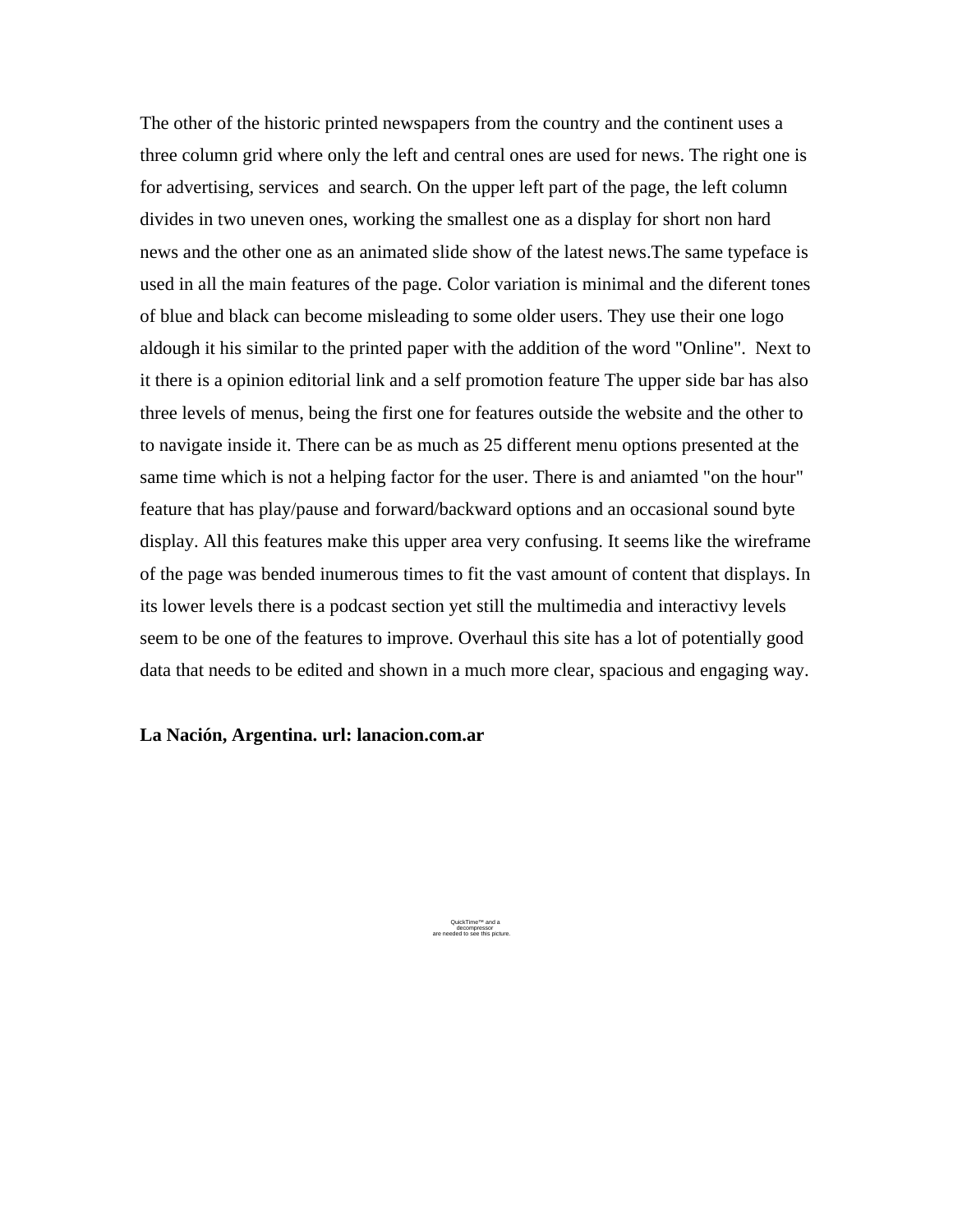One of the two major newspapers of the country La Nación redesigned recentlly its webpage version. The upper part is clear and white space prevails. It has two different levels of menus, both with no more eight features and displayed in a very clean and visible way. There's the web's logo personalized but still reporting to the paper one , information about the weather and a animated advertising banner. Its wireframe its divided in three columns being the right one used for updated news list and advertising. The two news column use the same sans serif typeface in different sizes, styles and colors which in some moments can become more confusing than useful. there seems to be a large set of news hierarchy. Some of the news blocks display and very informative detail: for how long they have been online or last updated. There's a animated slide show on the central column that displays the editors choice of the latest or more important news. Overhaul the page has a clear look and feel but it doesn't invite the user to engage with it in an easy manner. There are none or very few interactive or multimedia features and the size of pictures (compared to the advsertising banners, per example) are not to generous. Some features on the lower levels of the page are set in very small type sizes which added to their location doesn't help the reading.

# **Clarín, Argentina. url: clarin.com**

QuickTime™ and a decompressor are needed to see this picture.

The major printed newspapers of the continent has a particular website. The recently integrated newsroom produces a also very integrated page.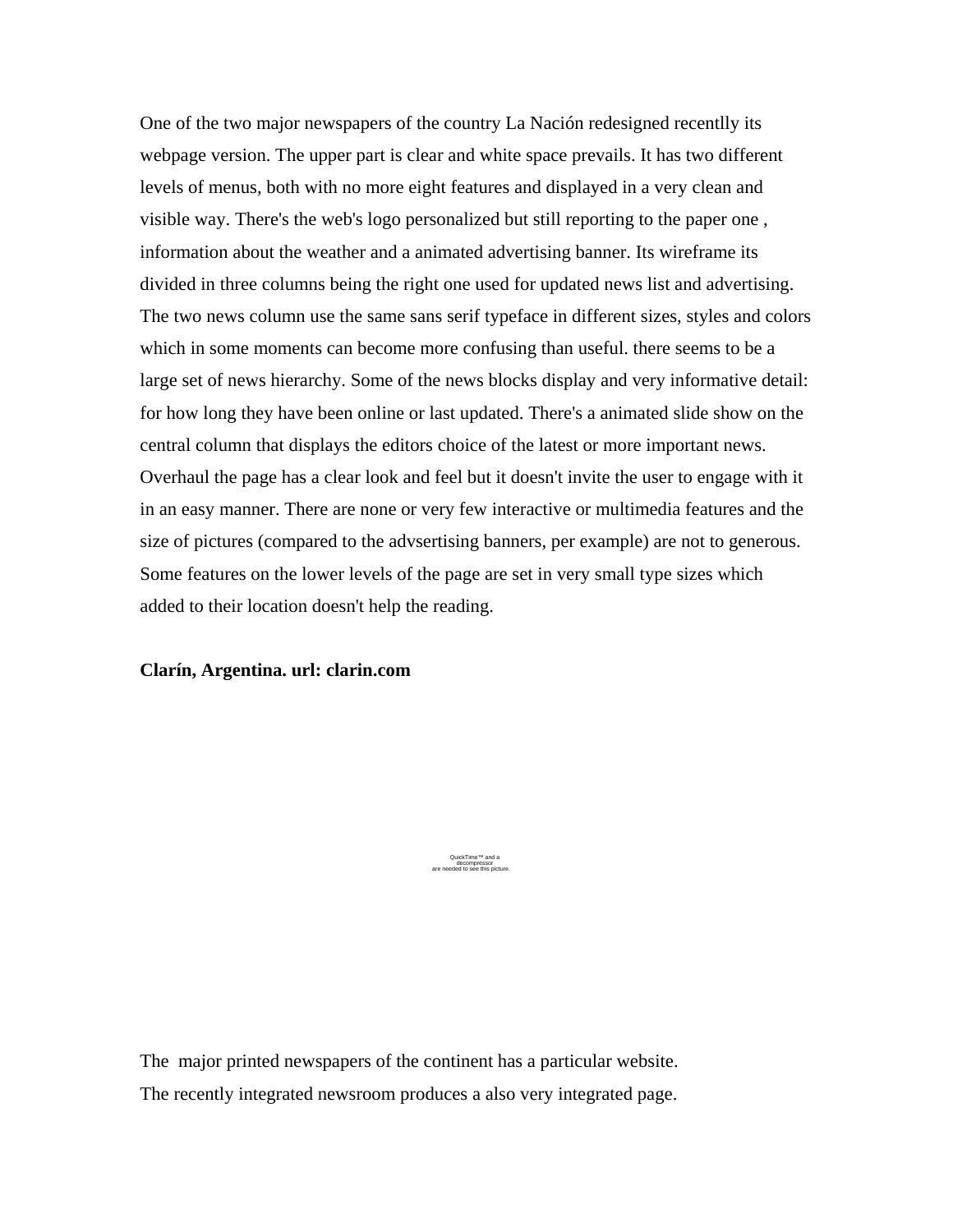The upper level of the site has three set of menus of very easy use, a google powered search box, day, time and weather information and a traffic live update. all this elements are organized and set in the same typeface.

The wireframe is divided in three columns. Being the right one used for advertising and special features and the remaining two for news. They use a very small color code and two kinds of typefaces (a serif and a sans serif) with little size and style variations. The feature that distincts clarin.com from most of its counterparts is that the order of the news feeds is determined by time. the most recent comes on top. Of course an update of an interesting news story its considered as "most recent" also. Yet this option is a distinct editorial choice that is reflected on the way the news are displayed.

clarin also has a strong multimedia presence. Taking advantage of being part of a big media group, the website uses and edits feeds from tv stations, radios and also produces their own. They have been using videos, pictures and sound bytes together with text based news or as the news piece themselves.

Overhaul is a good multimedia engaging page (if we discount the almost non existent use of animated graphics), set on a classical wireframe that limits its potential. Even so it has a clear navigation and is able to display a great amount of information without making it look cluttered.

## **Conclusions**

There are some very positive aspects on all this sites except the major ones from Brazil, that still have a fair way to go, in therms of design framework and interactivity until they make use of the medium's full potential.

There is a tendency to use the left column as advertising display and only a few could provide a good balance between type style and size. There is still a lot to test on color codes and the use of photography is yet to be explored in more than half of the pages analyzed. Video and animated graphics are only default in a minority of the sites analyzed and multimedia in general is not yet a clear concept.

There seems to be an great need of an information architect input, that would organize and define the best way to present the various fluxes and shapes of information so that it can most easily and effectively be consumed by the user.